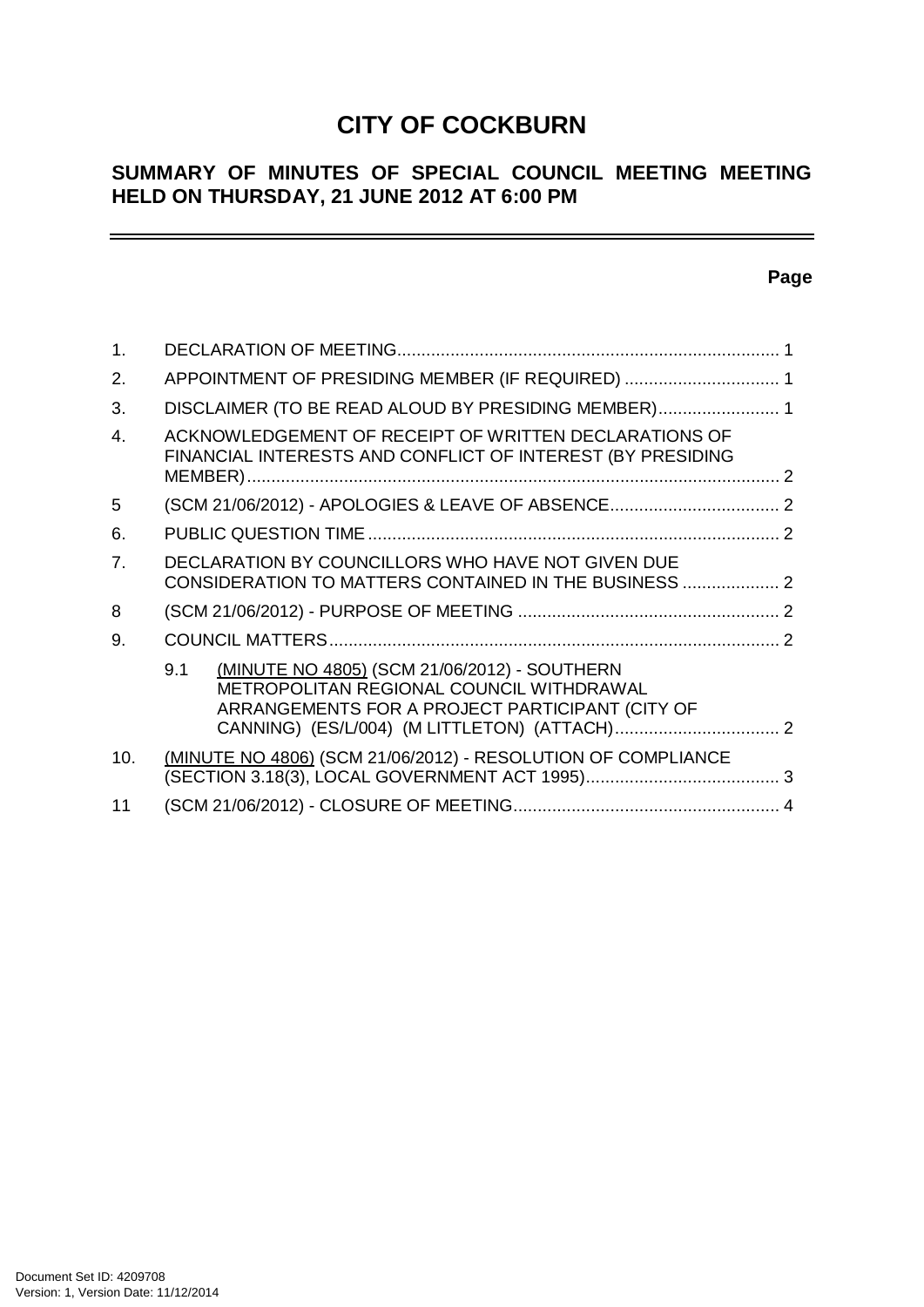# **CITY OF COCKBURN**

## **MINUTES OF SPECIAL COUNCIL MEETING MEETING HELD ON THURSDAY, 21 JUNE 2012 AT 6:00 PM**

### **PRESENT:**

## **ELECTED MEMBERS**

| Mr L Howlett       |                | Mayor (Presiding Member) |  |
|--------------------|----------------|--------------------------|--|
| Mr K Allen         |                | Deputy Mayor             |  |
| Mr Y Mubarakai     |                | Councillor               |  |
| Mr S Portelli      |                | Councillor               |  |
| Ms L Smith         | $\blacksquare$ | Councillor               |  |
| Mrs C Reeve-Fowkes |                | Councillor               |  |
| Mrs V Oliver       |                | Councillor               |  |
| Mr B Houwen        |                | Councillor               |  |
|                    |                |                          |  |

#### **IN ATTENDANCE**

| Mr S. Cain      | $\blacksquare$ | <b>Chief Executive Officer</b> |
|-----------------|----------------|--------------------------------|
| Mr M. Littleton | $\blacksquare$ | Director, Engineering & Works  |
| Ms V. Viljoen   | $\blacksquare$ | PA to Chief Executive Officer  |

## **1. DECLARATION OF MEETING**

Presiding Member declared the meeting open at 6.00pm.

## **2. APPOINTMENT OF PRESIDING MEMBER (If required)**

Not applicable.

## **3. DISCLAIMER (To be read aloud by Presiding Member)**

Members of the public, who attend Council Meetings, should not act immediately on anything they hear at the Meetings, without first seeking clarification of Council's position. Persons are advised to wait for written advice from the Council prior to taking action on any matter that they may have before Council.



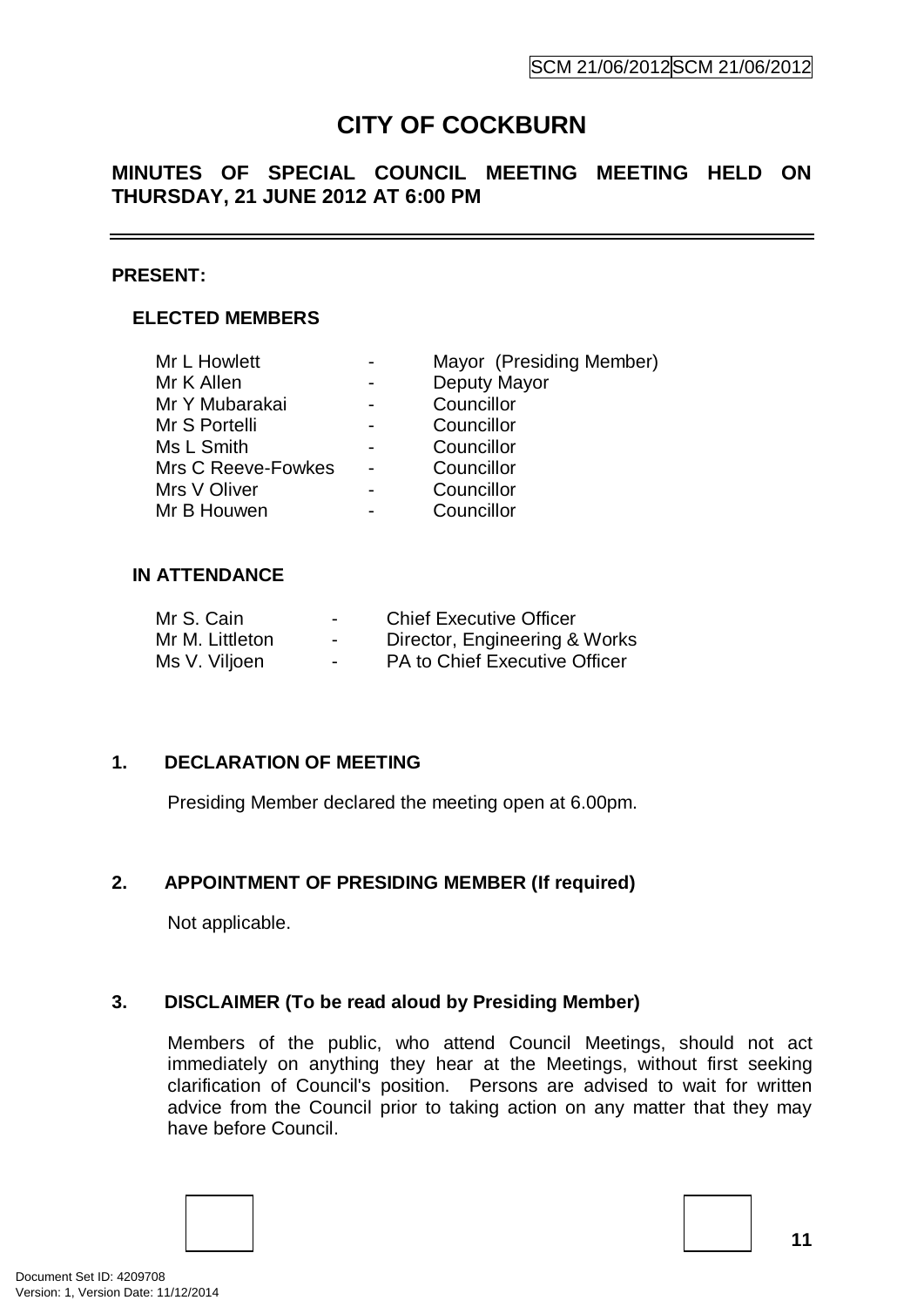## **4. ACKNOWLEDGEMENT OF RECEIPT OF WRITTEN DECLARATIONS OF FINANCIAL INTERESTS AND CONFLICT OF INTEREST (by Presiding Member)**

Nil

### **5 (SCM 21/06/2012) - APOLOGIES & LEAVE OF ABSENCE**

| $\triangleright$ Clr Tony Romano   | - | Apology |
|------------------------------------|---|---------|
| $\triangleright$ Cir Stephen Pratt | - | Apology |

#### **6. PUBLIC QUESTION TIME**

Nil

## **7. DECLARATION BY COUNCILLORS WHO HAVE NOT GIVEN DUE CONSIDERATION TO MATTERS CONTAINED IN THE BUSINESS**

Nil

#### **8 (SCM 21/06/2012) - PURPOSE OF MEETING**

The purpose of the meeting is to consider the confidential report on the Southern Metropolitan Regional Council Withdrawal Arrangements for a Project Participant (City of Canning).

#### **9. COUNCIL MATTERS**

### **9.1 (MINUTE NO 4805) (SCM 21/06/2012) - SOUTHERN METROPOLITAN ARRANGEMENTS FOR A PROJECT PARTICIPANT (CITY OF CANNING) (ES/L/004) (M LITTLETON) (ATTACH)**

#### **RECOMMENDATION**

That Council adopt the recommendation contained in the report on this matter as provided to Elected Members under separate confidential cover.

#### **COUNCIL DECISION**

MOVED Clr V Oliver SECONDED Deputy Mayor K Allen that the recommendation be adopted with the following amendment:

(1) as recommended;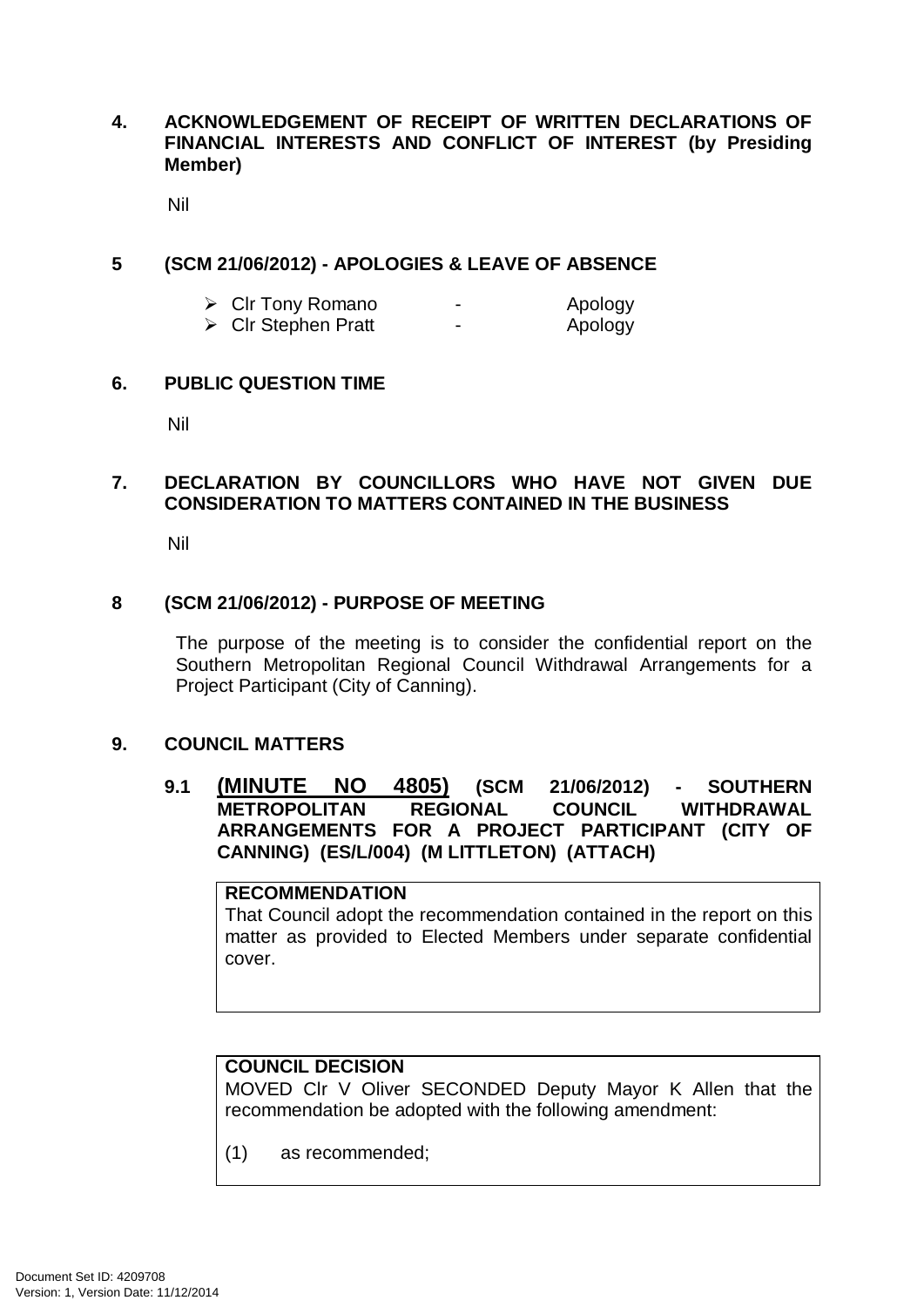- (2) as recommended; and
- (3) as recommended but substitute "*all members*" for "*all participants*".

**CARRIED 8/0**

#### **Reason for Decision**

Substituting "*all members*" for "*all participants*" will maintain uniformity in the terminology used throughout the recommendation, report and Deed of Settlement.

AT THIS POINT IN THE MEETING THE PRESIDING MEMBER, ON BEHALF OF COUNCIL, ACKNOWLEDGED THE CONTRIBUTION MADE BY MR STEPHEN CAIN AND MR MICHAEL LITTLETON IN RESOLVING THIS ISSUE, REPRESENTING NOT ONLY THE CITY OF COCKBURN BUT ALSO THE OTHER MEMBER PARTICIPANTS OF THE SMRC.

## **10. (MINUTE NO 4806) (SCM 21/06/2012) - RESOLUTION OF COMPLIANCE (SECTION 3.18(3), LOCAL GOVERNMENT ACT 1995)**

#### **RECOMMENDATION**

That Council is satisfied that resolutions carried at this Meeting and applicable to items concerning Council provided services and facilities, are:-

- (1) integrated and co-ordinated, so far as practicable, with any provided by the Commonwealth, the State or any public body;
- (2) not duplicated, to an extent Council considers inappropriate, services or facilities as provided by the Commonwealth, the State or any other body or person, whether public or private; and
- (3) managed efficiently and effectively.

#### **COUNCIL DECISION**

MOVED Clr C Reeve-Fowkes SECONDED Clr V Oliver that the recommendation be adopted.

# **CARRIED 8/0**